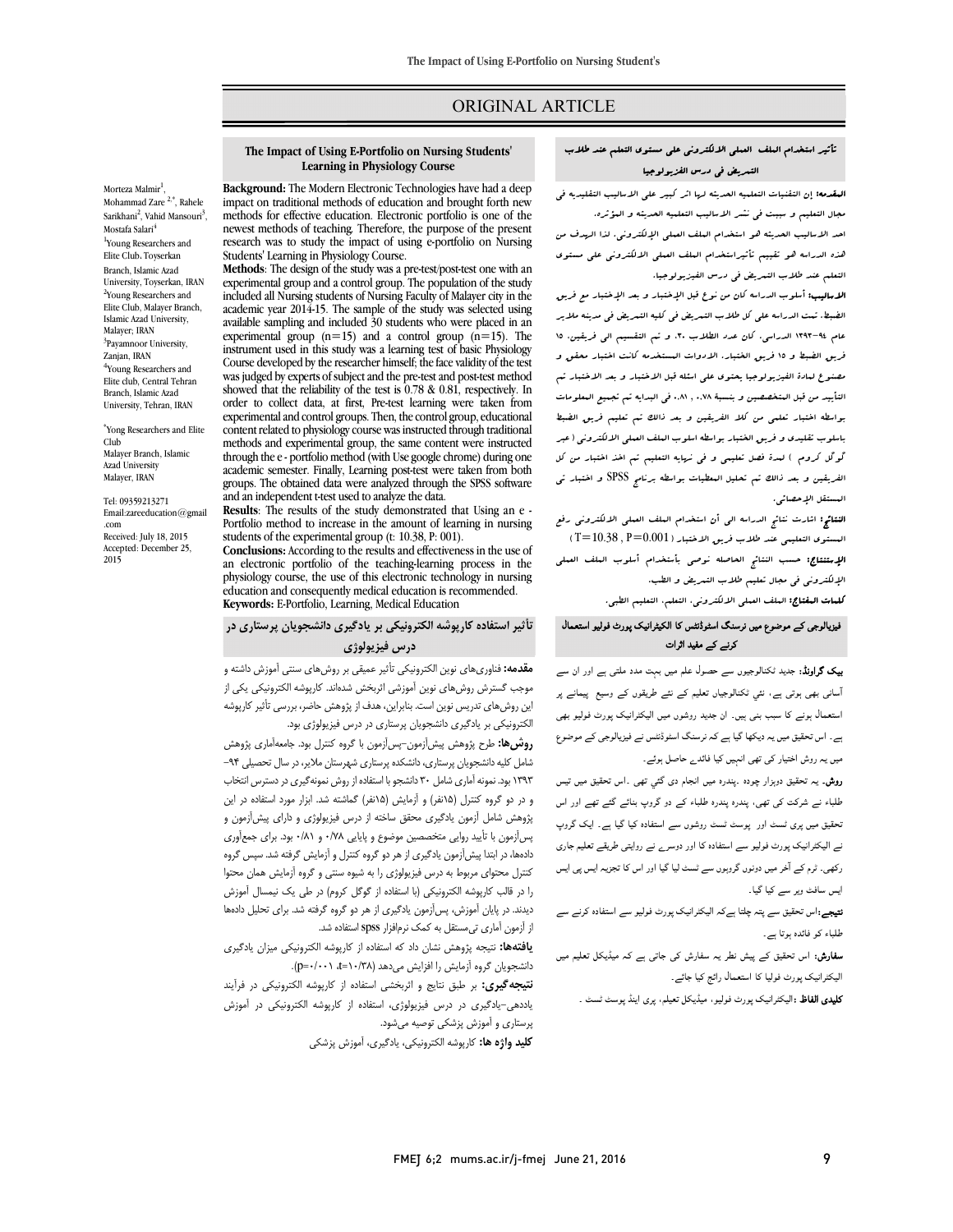$\overline{a}$  $\overline{a}$ 

### **INTRODUCTION**

 The emergence of new theories of learning and education and a paradigm shift from being teacher-centered to student- communication technologies have set the grounds for modern human to use new methods of teaching-learning and free himself of the chains of time and place and keep on centered alongside with the advancement of novel learning everywhere and according to his needs [1].

learning everywhere and according to his needs [1].<br>Nowadays, the traditional methods are not enough for effective education of students. The internet and other electronic technologies have had a deep impact on traditional methods of education and brought forth new methods for effective education. The use of an electronic portfolio is one of the newest methods of teaching.

 Electronic portfolio is an instrument for learning and evaluation of the learning process-product with the ability to store, organize, provide feedback, and reform students' Unlike the traditional paper portfolios, electronic portfolios allow the users to store the information without any time and space limitations, and access it as well as update it at any desired time [2]. It can also be said that electronic portfolio process-product with the ability to store, organize, provide feedback, and reform students' performance in a digital web- based network or computer and can be considered as an indicator of the student's growth, progress, and skills in a performance in a digital web-based network or computer. is an instrument for learning and evaluation of the learning certain area [3].

 Electronic portfolio includes works collected, contemplated, selected, and displayed by a learner in order to display his/her growth and change over time [4]. Many experts believe that the use of electronic portfolio can be an effective [5 , 6, 7, 8]. Some other researchers also believe that portfolios provide an opportunity for self-evaluation, learning, and self-adjustment as well as contemplation and development of personal skills; hence they can be suitable means of evaluation and education in online training courses learning instruments [9].

 Aside from providing medical services, universities of medical sciences are also tasked with training expert and skillful human workforce needed in different sections of the reevaluated and upgraded. The process of medical training is affected by numerous factors and variables. Student, teacher, education medium, teaching methods, educational resources, and growing popularity of educational hand, timely response to rapid changes in modern technologies as well as proper management of educational programs in the age of communication and information can help learners to become up-to-date; on the other hand, systems would lead to improvement of health in the society [10]. For that reason, the necessity of using modern electronic methods such as the use of electronic portfolios in society. This requires the medical education to be constantly technologies and e-learning is among such factors. On one having skillful doctors as the outcome of medical education medical training becomes obvious.

medical training becomes obvious.<br>On the other hand, nursing teachers had some challenges regarding teaching students to be a professional to have deep Î

 cannot be a good substitute for teachers, but by e-learning methods combined with common methods, learning- teaching process facilitates nursing training and responds to of students [11]. For innovation in nursing training, lecturers attempt to find the methods making teaching effective and easier] 12 [. Based on e-learning topics and new methods in the learning - teaching, electronic portfolio is one of the with higher education technology, the significance of different portfolios and their educational effects are investigated, but in our higher education and medical system, this solution is less considered [15]. In hursing<br>training, more supports are made to apply portfolio assessment in the relevant studies  $[14]$ . Regarding its effects on learning of nursing students, a few studies have been *conducted [15*]*.* The present study aims to evaluate the Various studies have been carried out regarding the use of electronic portfolio in education. Some of these studies are knowledge and decision making skills. E-learning methods rapid changes of science, knowledge and the requirements effective methods for this process. In advanced countries system, this solution is less considered [13]. In nursing impact of electronic portfolio on learning in nursing training. mentioned below.

 Rezaei (2011) studies The Impact of Using E-portfolio on K. N. Toosi University's E- Learning Center. The results of that study point out the positive impact of electronic portfolio on Attitude, Motivation and Academic Achievement of Students in attitude, motivation, and academic achievement [2].

 Dana Mazra'e (2013) studies the impact of using E-portfolio on unversity students sen-regulated rearning strategies. The results of this study point out the positive impact of electronic portfolio of self-regulated learning strategies [16]. Chi Cheng (2010) studies Self-evaluated the effects of web- based portfolio Assessment for various student motivation assessment system is more effective or useful in most of self- evaluated learning effects for low motivation students [17]. Also the study by Badali et al. (2014) reveals that the use of an electronic portfolio reduces test anxiety and increases selfsuggested the influence of electronic technologies in Medical Sciences (18, 19 and 20). The purpose of the present research is to study the impact of using electronic portfolios on physiology learning of nursing students. The research - learning process improves the learning of physiology on university students' self-regulated learning strategies. The levels. The result reveals that the web-based portfolio esteem among university students. Some studies have hypothesis is: the use of electronic portfolios in the teaching lessons in nursing students [3].

#### **METHODS**

 This study is a quasi-experimental with pre-test, post-test and control group. The study population is all nursing students of Malayer nursing college in academic year 2014-2015. To select the sample, convenience sampling method is applied. nursing school) is selected and 15 students are dedicated to experiment group. Sophomore students were used in control group taking physiology course already and 15 students were selected in the control group. Based on the groups are at least 30. The participants are selected based At first a 25-student class regarding physiology (freshmen of methodology, the participants to experimental and control

٦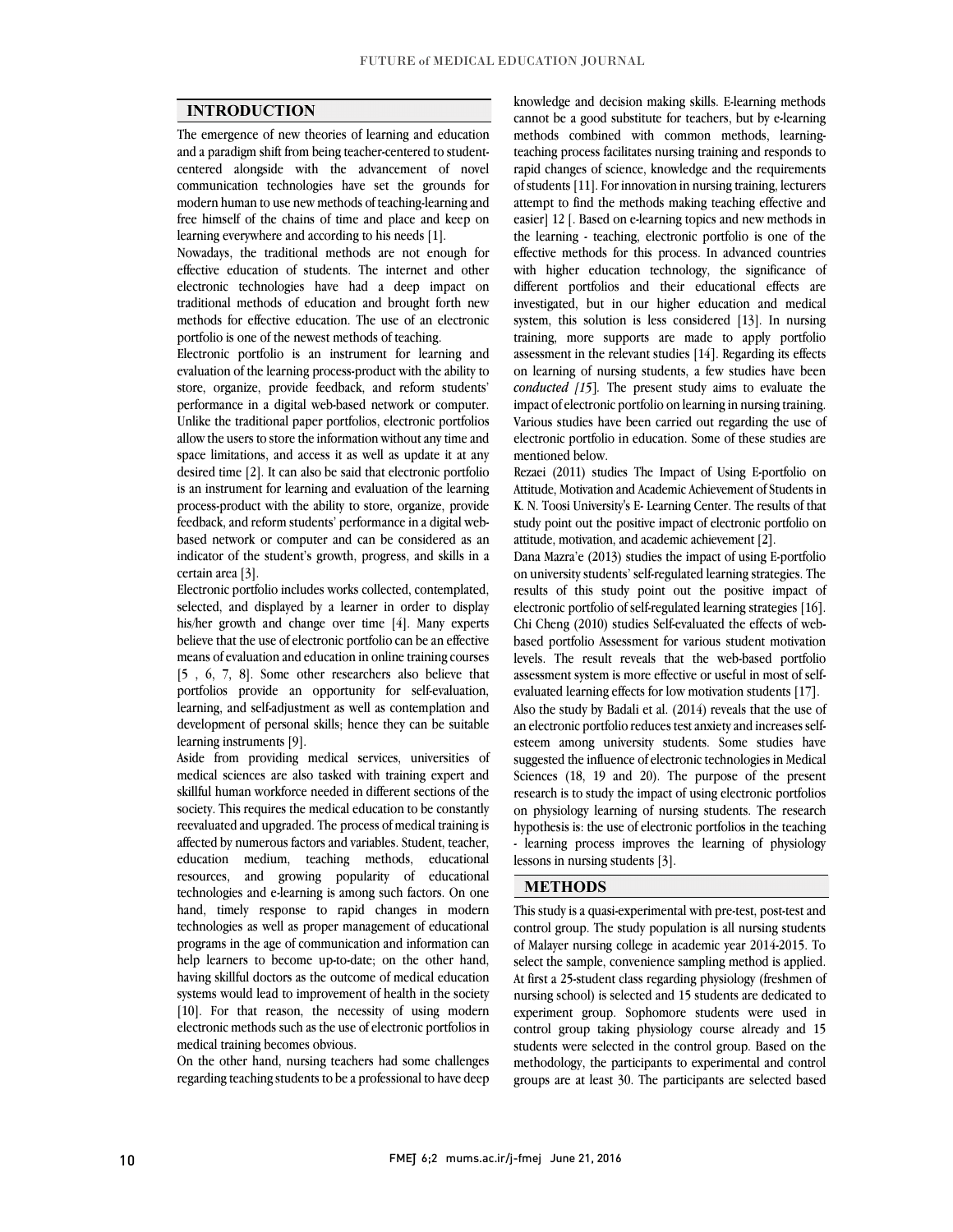on their score in pre-test of physiology. It was attempted to select among 48 freshmen and sophomores of nursing as 30 students with similar scores in learning pre-test. The pre- required participants of the study, b) Considering the score difference of pre-test and post-test in learning. The participants were selected as genders in two groups were similar. The women in experiment group are 9 and in control group *f* and their in experiment group are *b* and in<br>control group 6. The experiment group was trained physiology via electronic portfolio and control group trained the same content traditionally (lecture and textbook methods) in an academic semester. Finally, both groups using independent t-test and SPSS software, version 19. The inclusion criteria were the tendency of participants to be included in the study. The subjects of both groups were participating in the study with consent. The measure is pre- choices) and post-test includes 20 items (4 choices) and were evaluated in terms of face validity by experts of physiology textbook. After verification of validity of pre-test and post-test questions by experts, to achieve renability, the<br>tests were performed on 10 students in nursing of nursing school not included in the study. After evaluation of data, reliability 0.78 was achieved in pre-test and 0.81 for posttest was performed with two purposes: a) The selection of control group 9 and men in experiment group are 6 and in performed post-test of physiology. The data were analyzed test and post-test of physiology. Pretest includes 20 items (4 and post-test questions by experts, to achieve reliability, the test of learning via Cronbach's alpha.

#### **RESULTS**

 **Research hypothesis:** the use of electronic portfolio in teaching-learning process improves the learning of physiology lessons in nursing students.

physiology lessons in nursing students.<br>As demonstrated in table 1, the pretest scores of the two groups are not different. However there is a difference between the posttest scores obtained by the control group and the experimental group. While the mean posttest score shows an increase in both groups, the experimental groups demonstrates a higher increase in mean posttest score. Next,<br>the results of the t-test are presented the results of the t-test are presented.

 Based on the results presented in table 2, the calculated t for mean difference between the two groups equals 10.38, which is significant at the 0.001. Therefore, with 0.95 confidence level, the research hypothesis, i.e. the impact of in education of nursing students significantly improves their  $\overline{a}$ using e-portfolio on physiology learning of nursing students is confirmed. In other words, the use of this teaching method learning of physiology lessons.

### **DISCUSSION**

 As shown, the effects of e-portfolio on learning of nursing students is less considered and the purpose of the present on physiology learning of nursing students. The results suggest that the use of electronic portfolio in the process of physiology teaching-learning in the field of nursing improves the students' learning. The result obtained in this research is Mazra'e [16], Chang Chang [17], and Badali et al. [3]. The reason for the impact of electronic portfolio on physiology learning of nursing students can be stated in that by providing the required trainings and education via electronic material at any time they desire, i.e. when the learner is active which is the time when the learning capability is at its peak. This is based on the very constructivism approach to teaching-learning process. Other reasons to explain these method) oblige the students to just memorize the books and they are not encouraged to learning and deep understanding. Thus, the educational goal as learning of earners is not acnieved. In the new assessment method by<br>e-portfolio, learners are encouraged to deep understanding, high level thought, independent learning and self- assessment and they achieve success in learning and academic achievement. E-portfolio helps the students to abilities and shortcomings. Also, they can know their own talents and can show their abilities, assess their achievements research is to study the impact of using electronic portfolios in alignment with the results of the studies by Rezei [2], Dana portfolios, the students are free to learn the educational findings show that traditional methods (paper and pencil learners is not achieved. In the new assessment method by develop their organizing skills and recognize their skills,

| Table 1. Learning scores in pre-test and post-test for non-intervention and intervention groups |                                   |             |      |  |  |  |
|-------------------------------------------------------------------------------------------------|-----------------------------------|-------------|------|--|--|--|
| Test                                                                                            | <b>Group</b>                      | <b>Mean</b> | SD   |  |  |  |
| Pre-test                                                                                        | Control (Non-intervention)        | 8.50        | 3.37 |  |  |  |
|                                                                                                 | Experimental (Intervention group) |             | 3.54 |  |  |  |
|                                                                                                 | Control (Non-intervention)        | 10          | 3.23 |  |  |  |
| Post-test                                                                                       | Experimental (Intervention group) | 16.30       | 3.67 |  |  |  |

 $\overline{a}$ 

| Table 2. independent t-test scores in pre-test and post-test for non-intervention and intervention groups |               |                 |       |    |         |  |  |
|-----------------------------------------------------------------------------------------------------------|---------------|-----------------|-------|----|---------|--|--|
| Group                                                                                                     | <b>Number</b> | Mean difference |       | Df | P-value |  |  |
| Control (Non-intervention)                                                                                | 15            | 1.50            |       | 28 | 0.001   |  |  |
| Experimental (Intervention group)                                                                         |               | 7.30            | 10.38 |    |         |  |  |

Ϊ

 $\overline{a}$